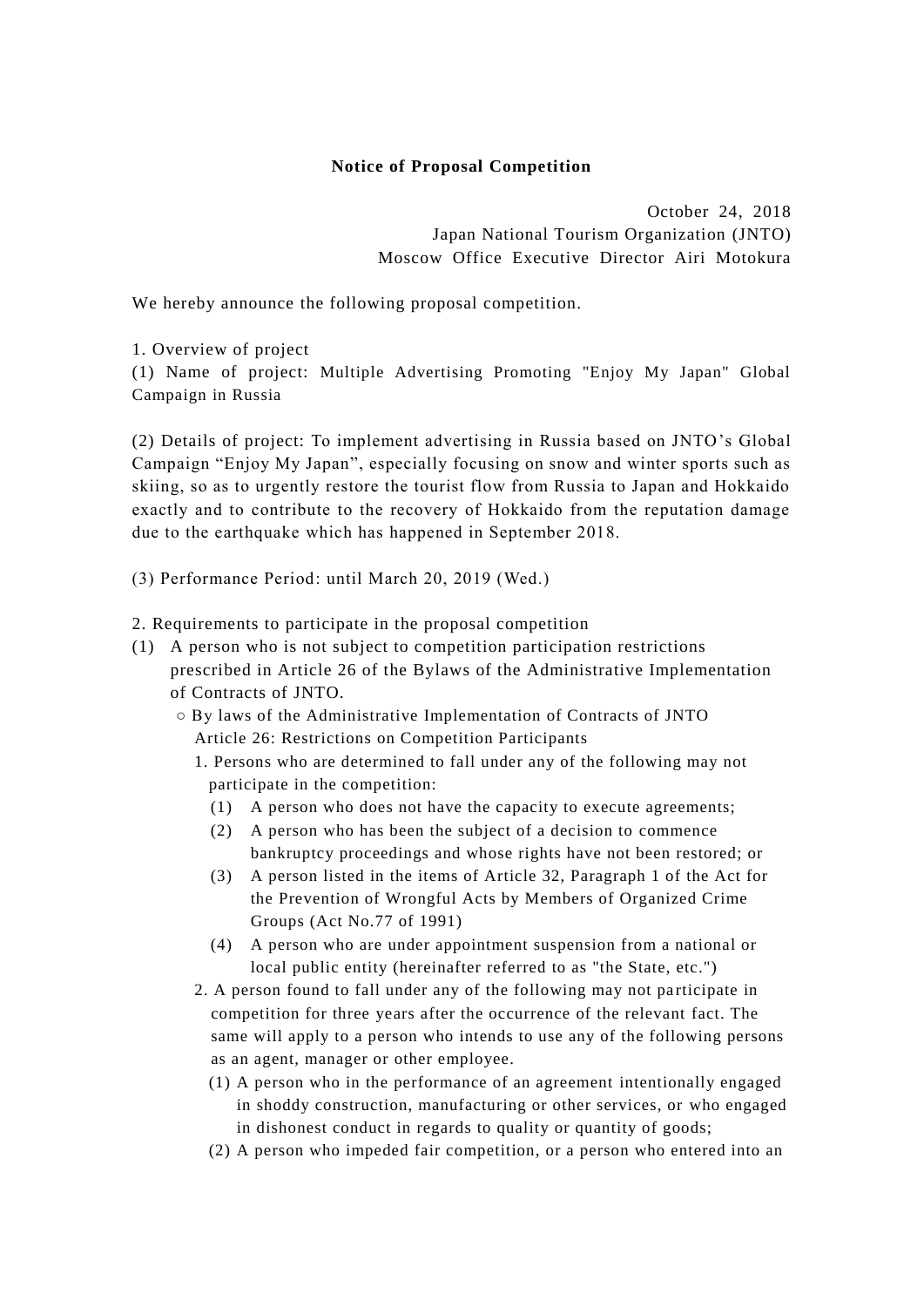alliance for the purpose of wrongful gains;

- (3) A person who obstructed a successful bidder from executing an agreement or a contractual party from performing an agreement;
- (4) A person who obstructed personnel engaged in the performance of supervision or audit work;
- (5) A person who without a valid reason failed to perform an agreement;
- (6) A person who, in a case where pursuant to an agreement the amount of consideration is to be fixed after the agreement, willfully demanded an exorbitant amount of consideration based on false facts; or
- (7) A person who, in the performance of an agreement, used an agent, manager or other employee who fell under any of the foregoing categories within the past two years.
- 3. A person who uses any person who falls under any of the preceding items as bidding agent may be disqualified from participating in the competition.
- (2) A person who has not been subject to any penalty under law of Russia in the past three years.
- (3) A person who is registered as a corporation in Russia (in the case of an individual business operator, registered as a resident) and is not delinquent in the payment of corporate taxes or other taxes.
- (4) A person who confirmed that there is no potential risk to entering into contract with JNTO (nonresident) regarding Russian currency control rules.
- 3. Procedures
	- (1) Department in charge: JNTO Moscow Office Person in charge: Nao HASHINAGA Address: 3rd Floor, 5, Bryanskaya Street, Moscow, Russia TEL:+7-495-995-0120  $FAX: +7-495-995-0145$ Email: mow@jnto.go.jp
	- (2) Period and method of delivery of the Request for Proposals From: October 24, 2018 (Wed.) Closing: November 6, 2018 (Tue.), 5pm (Moscow Time). Method: By hand at Moscow Office or via e-mail. If delivery of the Request for Proposals is desired, please contact the person mentioned in (1) above in advance.
	- (3) Deadline, place and method of submission of proposal Submit to (1) above by November 7, 2018 (Wed.), 12 noon (Moscow Time, no exceptions). Limited to hand delivery or post (in the case of post, the proposal must be received by the submission deadline, and record of delivery must be certifiable).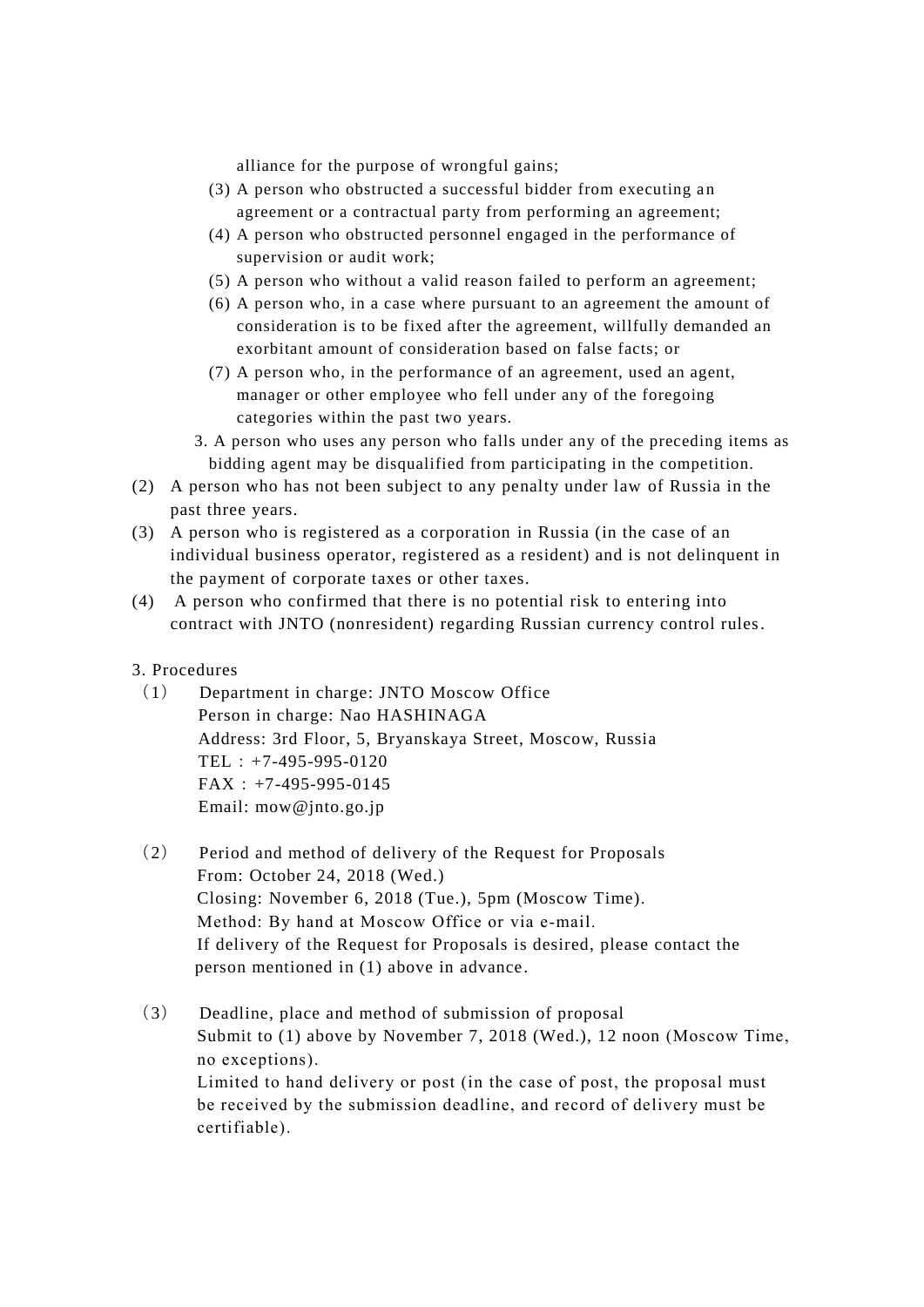The following documents are to be submitted to JNTO at time of submission of proposal. (A copy of the Unified Qualification for Participating in Tendering Procedures across all Japan's ministries and government agencies may be substituted for the following doc uments.)

- ① Certificate of corporate unified state register (EGRUL)
- ② Tax registration certificate
- ③ Authorized copy of the representative director's passport
- ④ Company Profile (Please specify the following items.)
- (1) Company name
- (2) Company address
- (3) Representative's contact information (E-mail, Web etc.)
- (4) Service provision included in the plan

(5) Contact information of the person in charge (contact address of the project manager)

\* Copies of these documents, made by camera or photocopier, are acceptable under the condition that they are the same size as the original and high-quality.

- (4) An explanatory meeting will not be held.
- (5) Upon receiving a proposal, JNTO will conduct a preliminary review meeting and may request the proponent to provide additional information on the proposal. If required, further meetings will be held.

## 4. Others

- (1) The language used in the procedures shall be in English or Japanese (and Russian if needed), and the currency shall be Russian ruble.
- (2) Inquiries for related information should be directed to the person in 3.(1) above.
- (3) Expenses for preparation and submission of the proposal will be borne by the person submitting the proposal.
- (4) There will be no secondary use of a submitted proposal without the permission of the person who submitted the relevant proposal.
- (5) If a proposal contains any matters that are not true, such proposal will be invalidated, and the applicant who entered such matters may be suspended from participating in public bids.
- (6) If, in regards to the content of a selected proposal, there is a request on the basis of the screening standards for JNTO's information announcements, such disclosure will be made using documents prepared in advance to be disclosed.
- (7) A person whose proposal has been selected is a person who was specified as the most suitable person as a result of the proposal competition, but